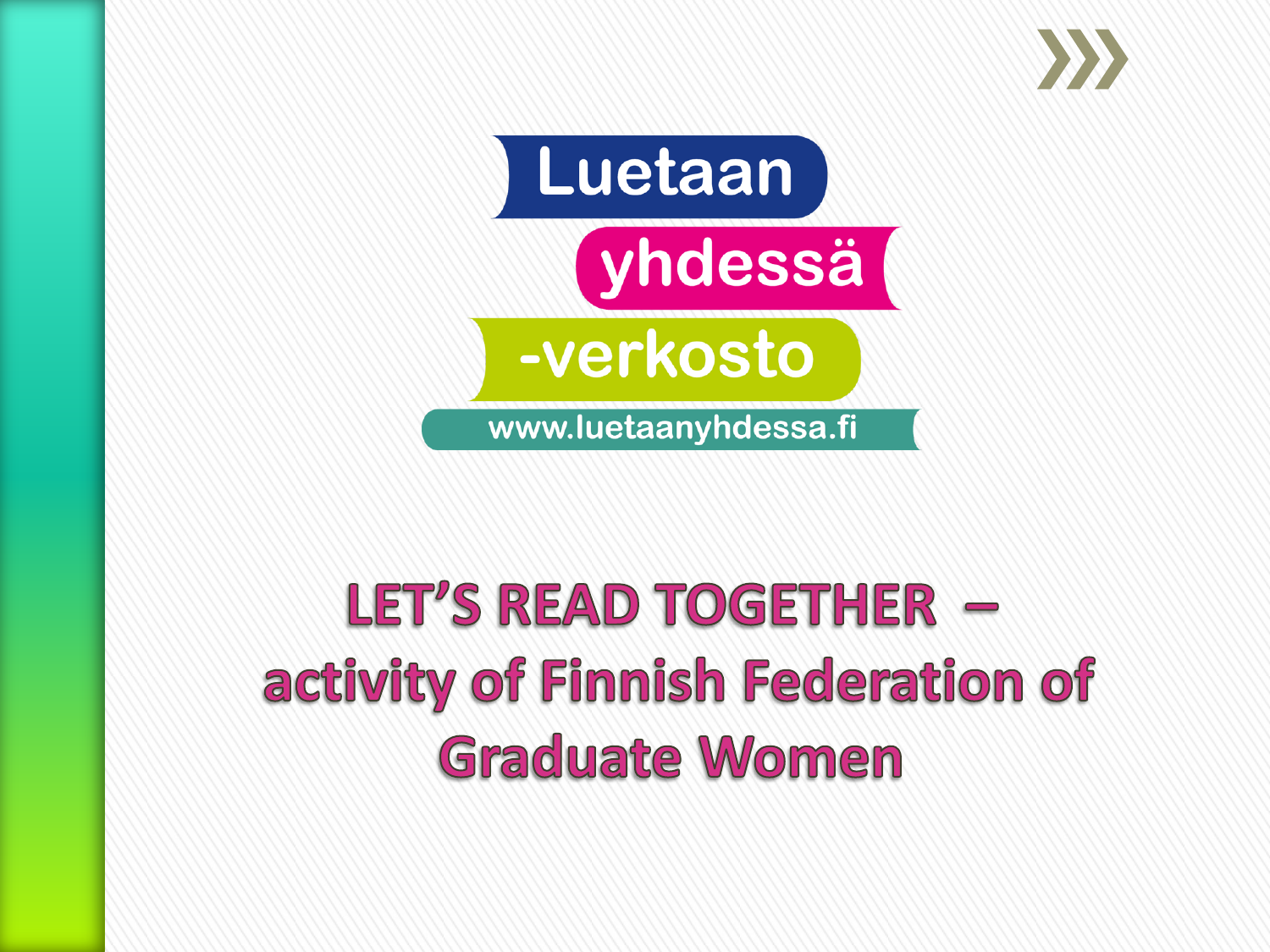#### » Study groups meet once a week for two hours

- > For students no need to register
- $>$  Mainly for women  $\rightarrow$  due to target group
- » Aim is to reach individuals who don't get official language training  $\rightarrow$  f.e. mothers of small children, and elderly. Or the ones that don't get enough official training  $\rightarrow$  f.e. illiterate and slow learners
- » There are several voluntary teachers in every group  $\rightarrow$ individual support, small groups
	- ˃ Average 10 students, 4 to 5 voluntary workers and 3 children per study group.

## Let's read together - Approach >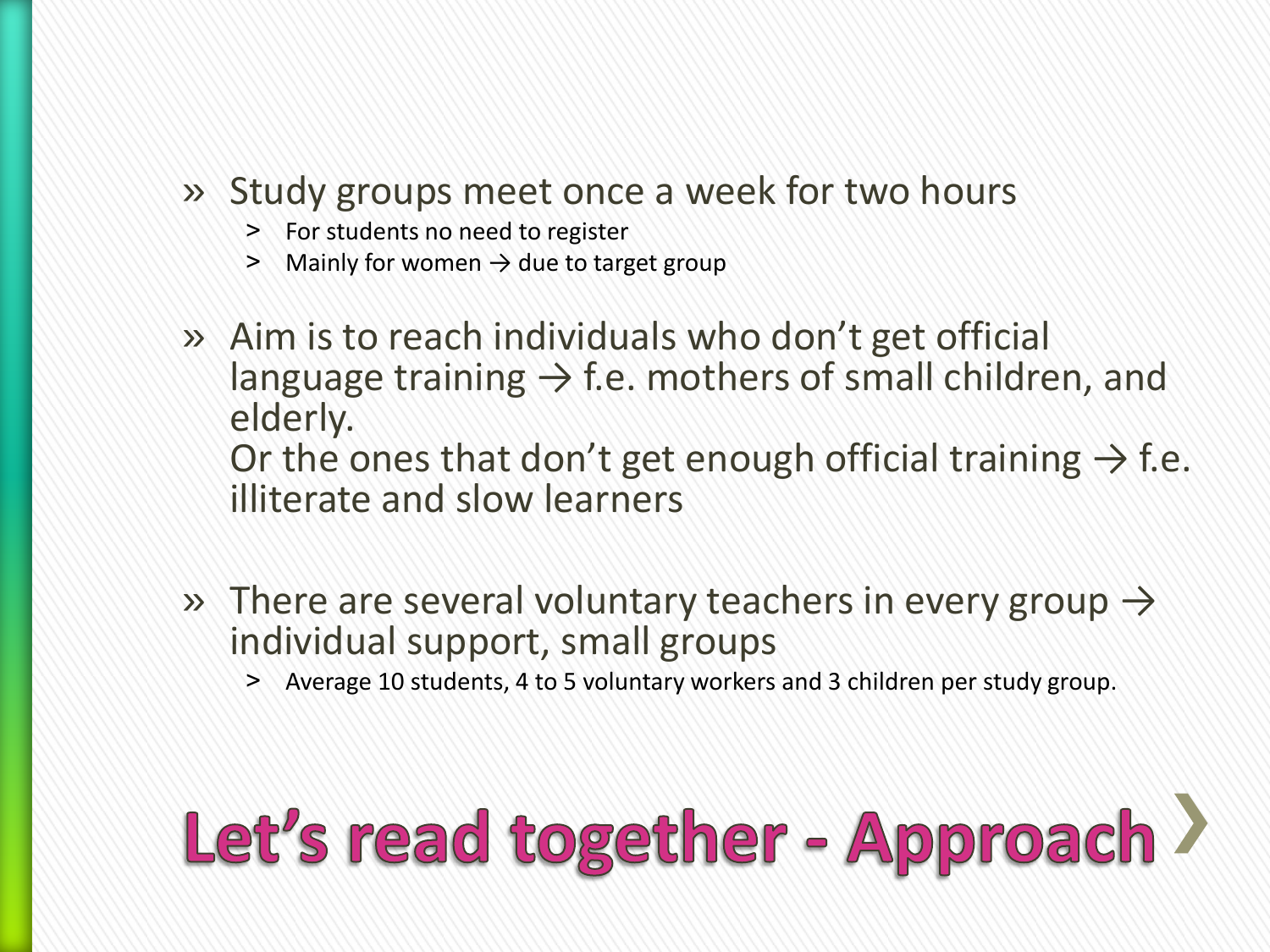- » This year: over 100 study groups
- » In over 30 cities
- » Last year almost 3000 students, and over 660 voluntary workers
- » 7779 study hours given





Lukutaitoa

**/stävyyttä**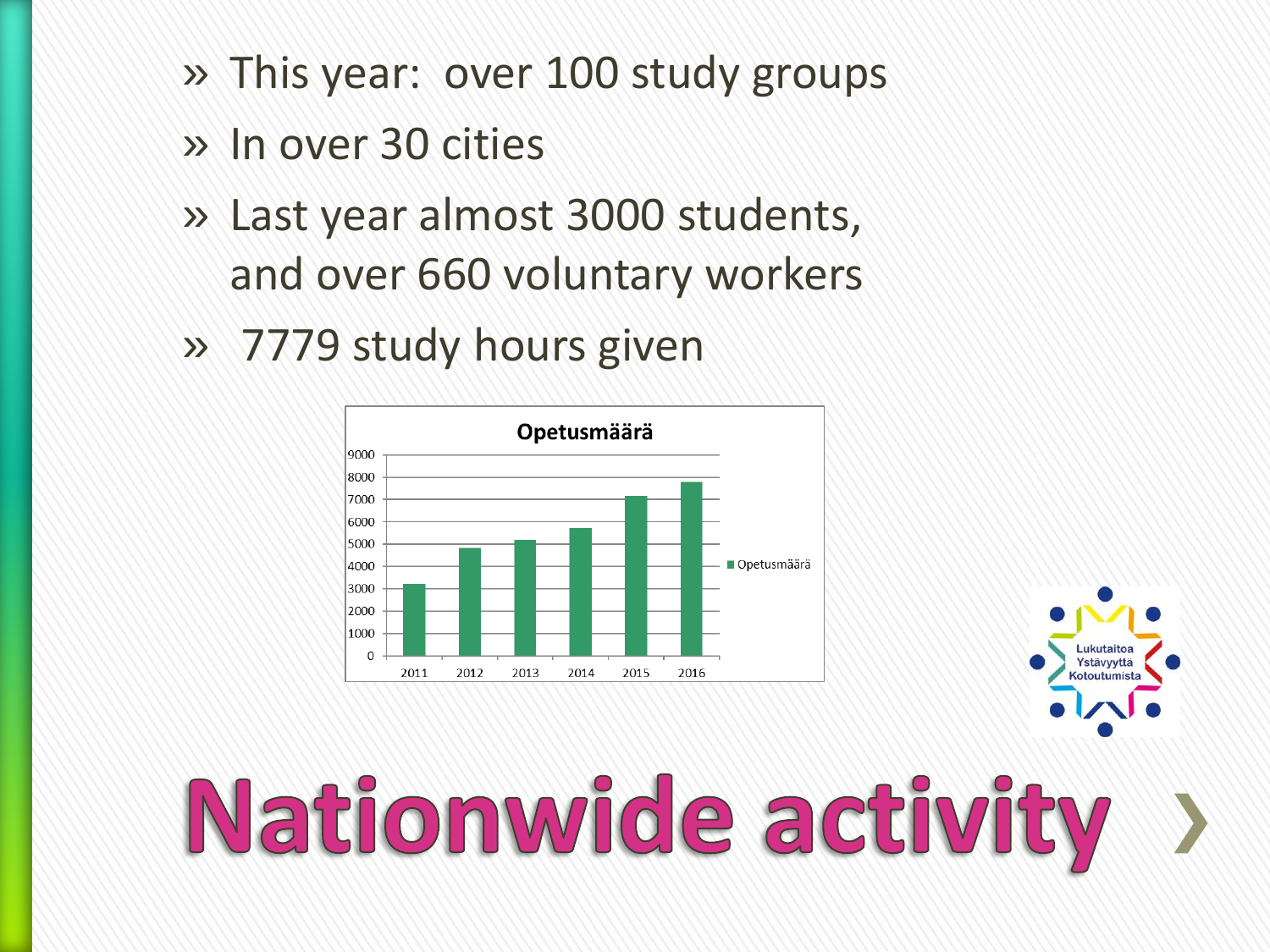### **Students**

- » Main objective is to learn Finnish  $\rightarrow$  the required language in everyday life
- » Learn how to read and write
- » Empowerment of women and social inclusion  $\rightarrow$ increase the well being of the whole family
- » Work and training capacity building **Voluntary workers**
- » Enriching of life
- » Two-way integration

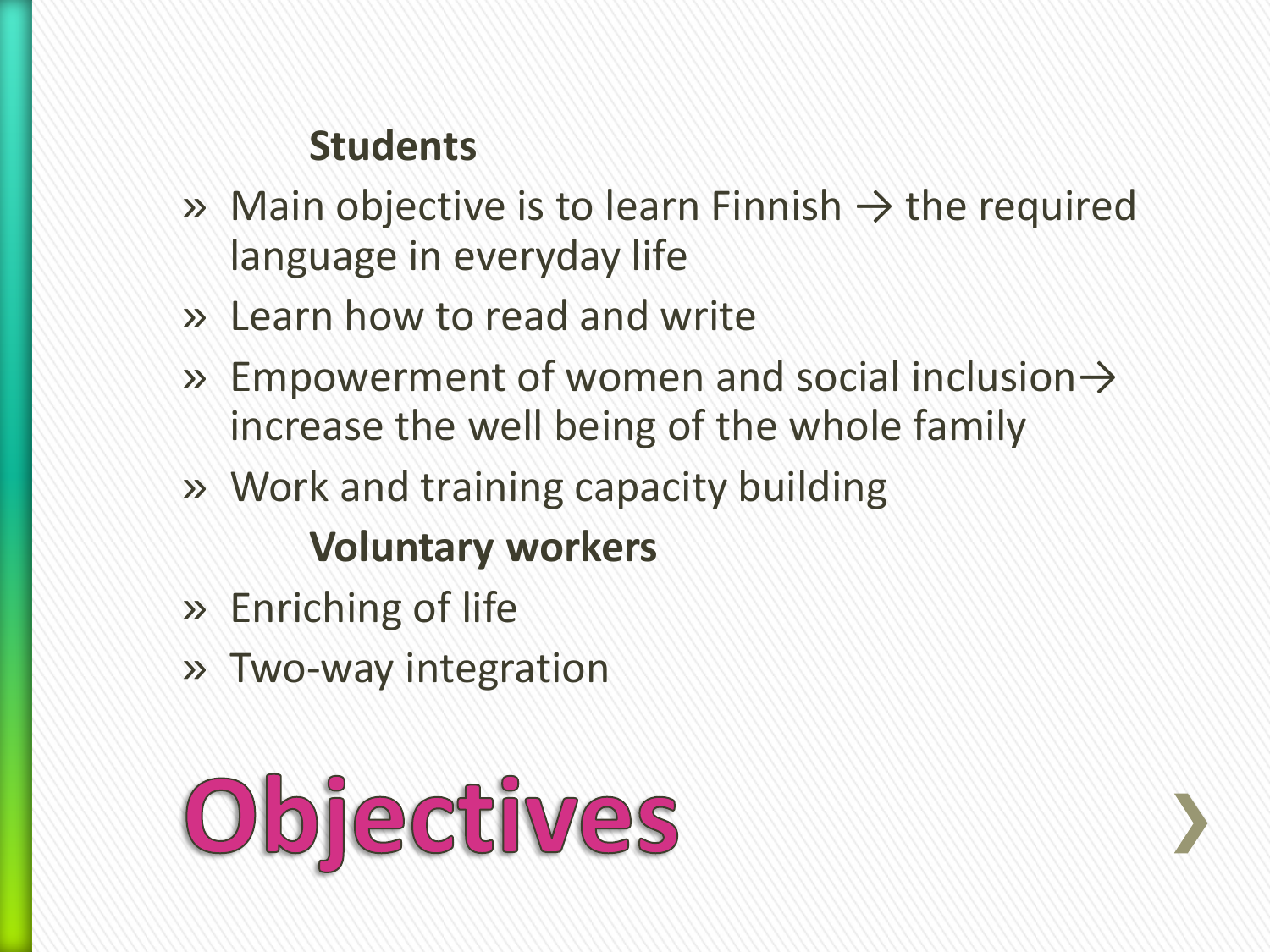- » We have broad learning goals  $\rightarrow$  no tests or official evaluations on learning
- » According to volunteers 94% of regularly visiting student have made some progress on their language studies last year, and 33% of them have made notably progress
- » 40% have shown signs of empowerment
- » Over 520 students have proceeded to further studies or to working life last year.
- » Voluntary workers: 95% felt that activity enriched their life's

# Learning results